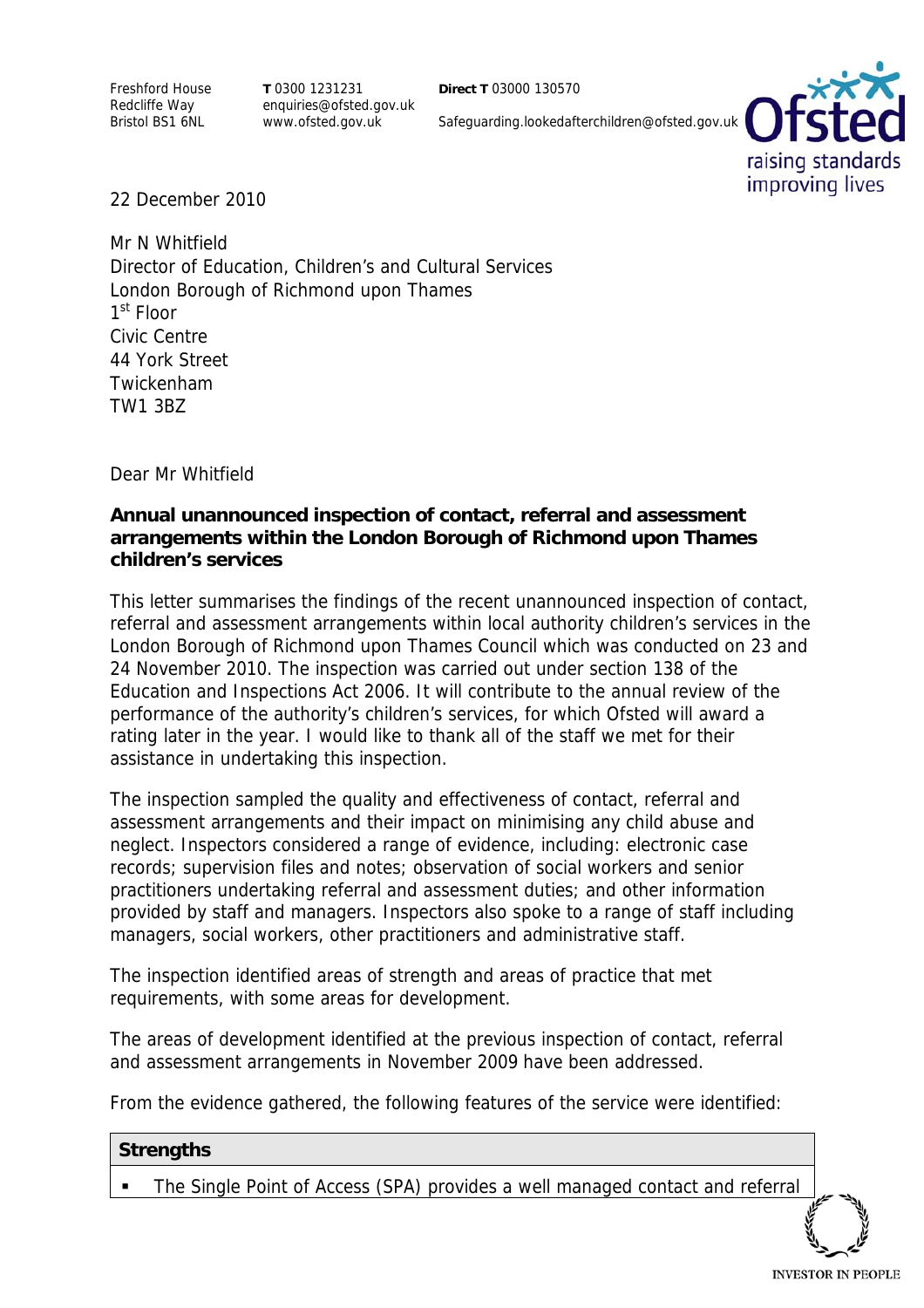

service supported by an excellent performance management system which is customer focused and improves the customer experience. The service includes a senior practitioner with designated responsibility for attendance at Multi-Agency Risk Assessment Conferences and a common assessment framework (CAF) co-ordinator. Staff receive extensive training and regular performance assessment to ensure exacting standards are met.

- **Effective safeguarding is supported by responsive and accessible prevention** and early intervention services provided through the five multi-agency locality teams known as Quindrats. Where there are concerns which do not meet the threshold for statutory services, referrals are directed to the relevant Quindrat for local community support services. The council has a strong focus on effective and seamless transitions from local support service provision to higher level statutory intervention services and vice versa using a step up and step down process.
- The CAF is well embedded across the service and the partnership with evidence of a wide range of partners and agencies completing CAFs. Children and families receive good, timely multi-agency support through well coordinated CAF provision. The use of the CAF has been further strengthened through the family support and adolescent response teams which take the role of lead professional to ensure responsive and effective community based intervention and support.

# **The service meets the requirements of statutory guidance in the following areas**

- The application of thresholds is well managed by the SPA. The quality of referral information provided by the police in particular is comprehensive enabling appropriate decisions to be made.
- Children and families are effectively safeguarded through timely and appropriate responses from the initial response team. Child protection processes are progressed in line with statutory guidance.
- Most initial and core assessments seen by inspectors are comprehensive and completed within the required timescales. Assessments include multi-agency information and explicit consideration of risk and protective factors. Good reference to research informs the assessment analysis and increases service users' understanding of the issues. Children and their parents' views are clearly recorded. Children are recorded as being seen including when seen alone. Recommendations are relevant with an outcome focus.
- Most case records seen by inspectors are up-to-date and accurately reflect the work being undertaken.
- Children and their families benefit from timely case transfer arrangements which provide continuity of service provision between the initial response and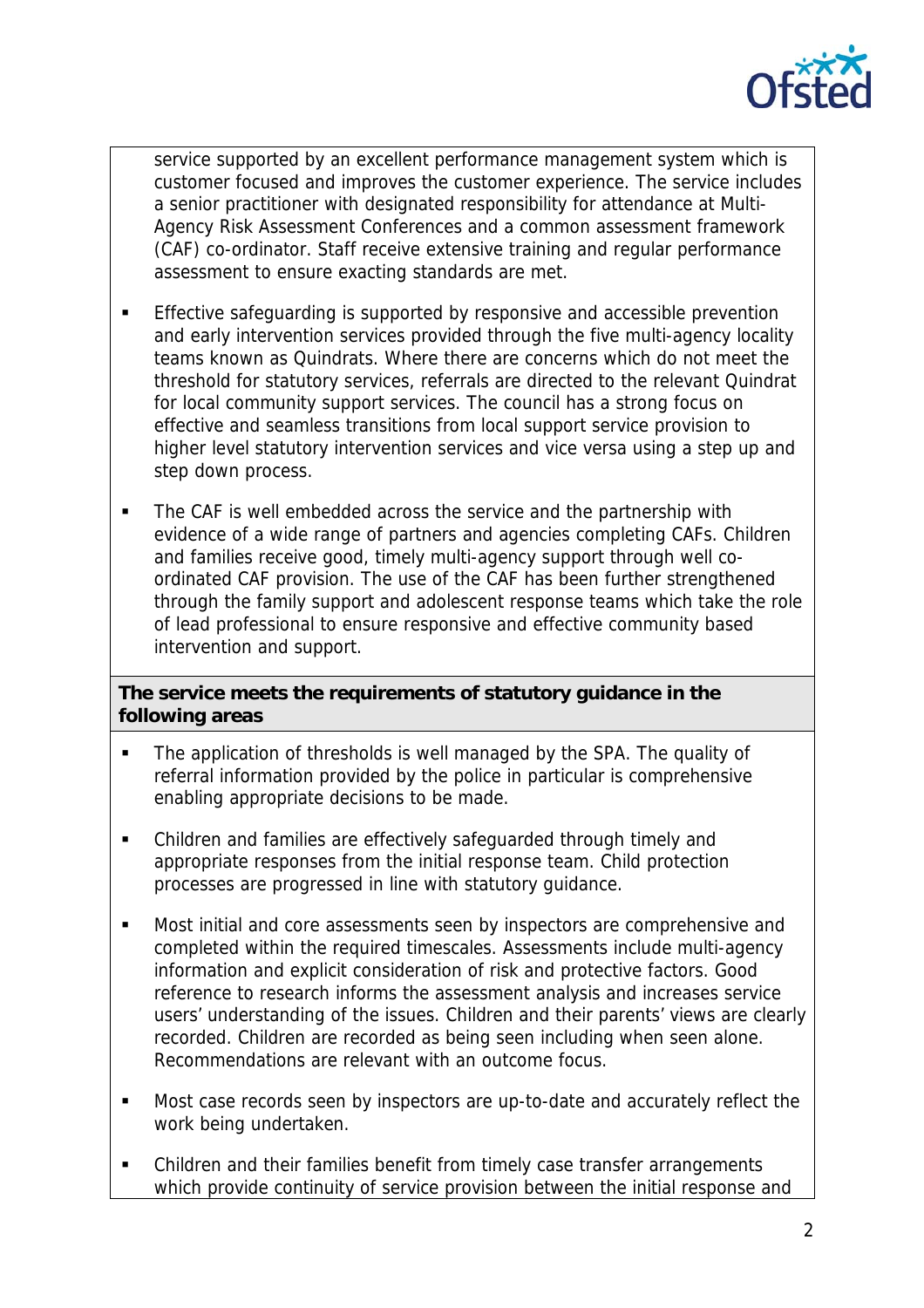

child protection teams.

- All cases are allocated to suitably qualified and experienced social workers. The council's recruitment and retention strategy has resulted in an increase in permanent staff including the appointment of a team manager within the initial response team. This was previously an area for development.
- Caseloads are maintained at an appropriate level and staff report that their caseloads are manageable. This was previously an area for development.
- Families for whom English is not their first language have appropriate access to translation services provided through a combination of commissioned services and a pool of staff with a range of languages.
- Safeguarding practice on a single and joint agency basis is improved through regular audit activity, performance management and thematic audits. Service deficiencies are identified with appropriate actions set out to improve practice. Audit activity and performance is overseen on a quarterly basis by the Local Safeguarding Children Board. Where required, action plans to improve performance are put in place with progress subject to regular monitoring.
- The emergency duty team (EDT) serves four London boroughs. Effective two way communication between the council and the EDT promotes out-of-hours safeguarding arrangements. The EDT provides a responsive and effective service supported by good working relationships with the police.
- Professional development is promoted by a wide range of training including mental health, domestic abuse, post-qualifying award and achieving best evidence. Staff report training opportunities to be a key factor in their decision to work for the council. Newly qualified social workers receive mentoring support in addition to formal supervision and a protected caseload.

## **Areas for development**

- Management oversight through formal supervision is regular and routinely recorded on case files. Action plans are clear but do not consistently record the required timescales for delivery. Where informal supervision takes place, management decisions are not routinely entered onto case records. Recording on supervision files seen by inspectors did not evidence reflective practice and challenge.
- Case work monitoring processes are not robust. Some cases seen by inspectors are allocated to staff who have left the council. Work on the cases has been completed but not closed on the system.
- Assessments and child protection conference reports within the disabled children's service are of variable quality. Whilst inspectors were satisfied that appropriate safeguarding work was being undertaken, the recording of Section